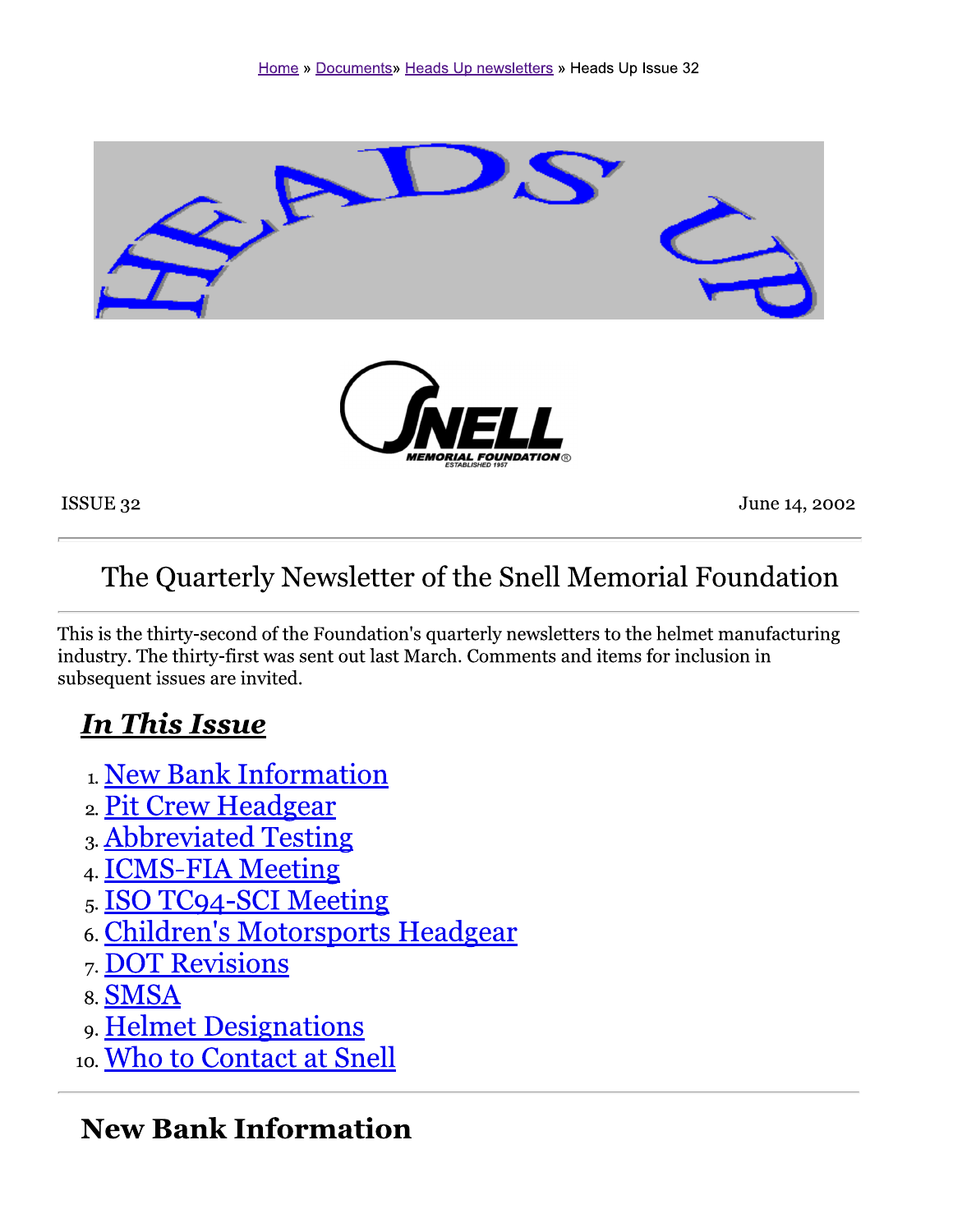$\mathbf F$  or those of you who make invoice payments by wire transfer to the Snell accounts please update your records as follows:

**JP Morgan Private Bank** 500 Stanton Christiana Road **Newark, DE 19713 ABA Number: \*\*\*\*\*\*\*\* Contact Foundation** Account Number: \*\*\*\*\*\*\*\*\*\*\*\*\* Contact Foundation Telephone: 302-634-5637 Fax: 302-634-5150

 $\mathbf{P}_{\text{lease}}$  be sure to use these numbers for all wire transfers to the Foundation. JP Morgan will not be able to correctly direct payments made with the old information.

 $\mathbf{U}$ n all payments you must reference the invoice numbers to insure proper credit to your account. All invoices paid by check should continue to be sent to our accounting department, P.O. Box 2203, Odessa, Texas, 79760-2203.

 $\prod$ he annual manufacturers $\spadesuit$  meeting took place February the day before the opening of the PowerSports Expo in Indianapolis, Indiana. Dr. Fenner, Hong Zhang, Randy McCarty and Ed Becker represented the Foundation. Topics discussed included the January ICMS-FIA meeting in Miami, the ISO head protection subcommittee meeting in Orlando two weeks later, the FIA super helmet and motorsports headgear for younger children.

# **Pit Crew Headgear**

 $\mathbf{P}_{\text{it}}$  row can be a dangerous place. Crews and race officials have been wearing a wide variety of headgear for some time but, recently, a concerted effort has gotten underway to develop a special purpose helmet tailored to the needs of those who go over the wall.

 $\mathbf S$ ome of the desirable capabilities for a crew helmet are additional peripheral vision, noise reduction, and increased rigidity. The optimal helmet will be similar to current racing headgear but there will be distinct differences. These crew helmets will not be big sellers and may never pay back their development costs but a few manufacturers have already come forward with prototypes.

 $\rm T$  he Foundation is working with race organizers and officials, manufacturers and other interested individuals to develop appropriate tests and standards for crew helmets.

# **Abbreviated Testing**

 $\rm T$ he Snell laboratory will no longer terminate certification testing after an early failure in order to charge reduced test fees. The lab personnel have pointed out that a substantial portion of the effort has been completed before the impact testing ever starts. If a manufacturer suspects his certification samples will fail, he should go back to the drawing board.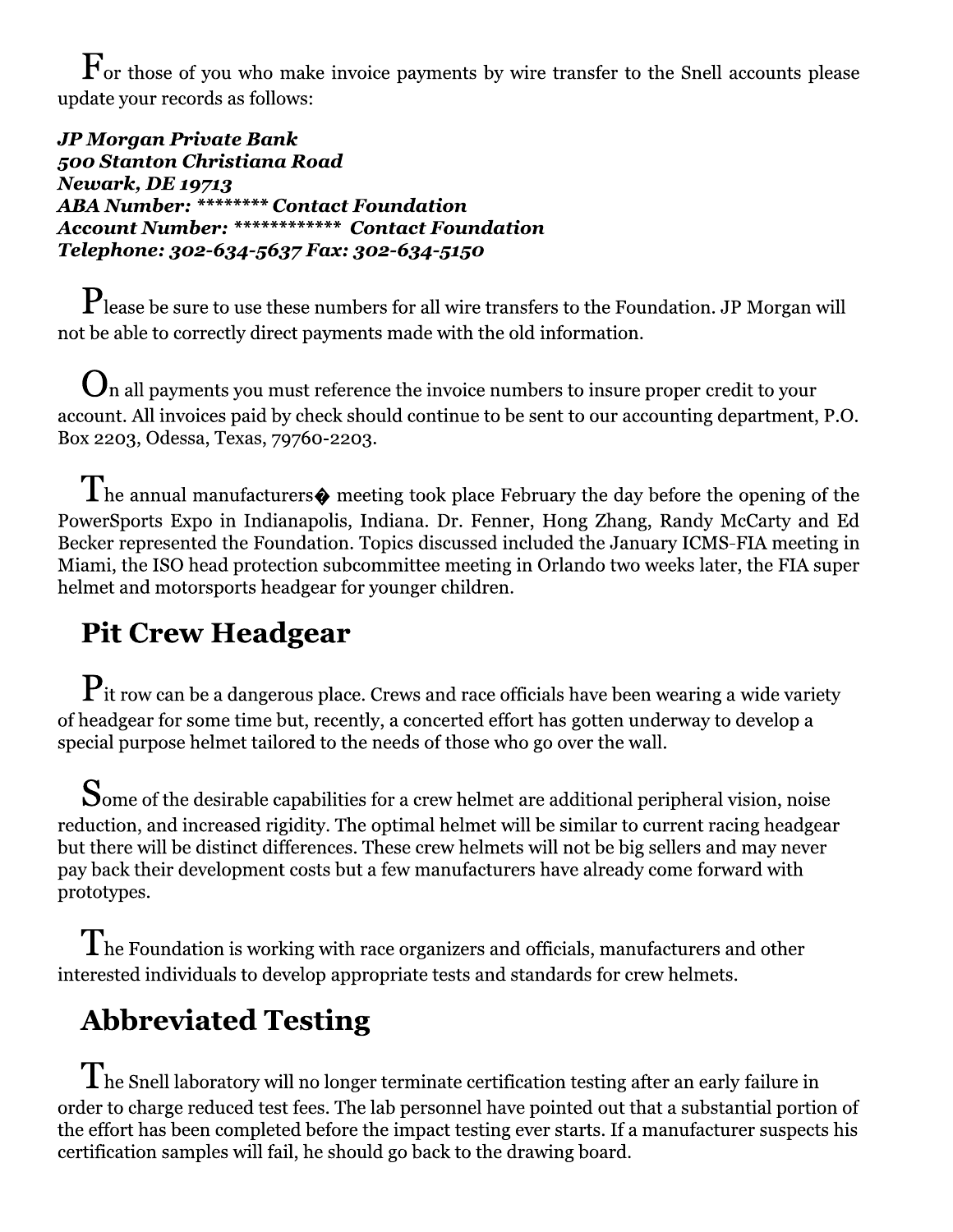$\bf{M}$ anufacturers requiring developmental testing can request our prototype test services. We will test the helmet according to the manufacturer  $\hat{\mathbf{\bullet}}$  s specific instructions and provide as complete a test report as we can within our competence. However, we will not use these prototype results to evaluate a helmet for certification. There, we require a full set of samples and we select the test conditions and configurations.

 $\mathbf{W}_{\mathbf{e}\bullet\mathbf{r}}$ e professionally obliged to doubt every helmet model submitted for certification but there should be no doubts back at the factory.



 $\rm T$ here was a joint meeting of the International Council for Motorsports Safety and the Federation Internationale de l'Automobile in Miami in mid-January. The medical and engineering experts that make up much of the membership of these two organizations deal with the full range of safety issues confronting modern racing.

 $\bm{\mathrm{H}}$ elmet issues are only a small part of their concerns. Even so John Deagan was there to discuss his "Hats Off" helmet removal system, a marvelously simple mechanism intended to minimize subsequent injuries to crash victims. Robert Hubbard and Vince Tidwell displayed a helmet featuring new tether anchoring for the HANS device. Andrew Mellor of TRL gave a presentation on the TRL super helmet that is the basis for the crash helmet standard proposals TRL has formulated for FIA. Mellor brought along a helmet sample for review and announced that he expected to bring samples to the Snell laboratory in California for certification testing to SA<sub>2000</sub> soon.

# **ISO TC94/SC1 Meeting**

 $\rm T$ here was a meeting of the ISO subcommittee for head protection at the end of January in Orlando, FL. This subcommittee is responsible for ISO standards for helmet test headforms and methods as well as industrial, sports and road use helmets. However, the subcommittee had not met for many years.

 $\mathrm{F}_{\mathrm{ortunatelyy,\:ISEA,\,the\: International\: Safety\: Experiment\: Association,\,has\,been\, assigned}$ responsibility for the organization of meetings and for the United States Technical Advisory Group (TAG) that will represent US interests on the committee. ISEA $\diamond$ s primary interest is in industrial applications but their leadership may stimulate renewed action across the broad front of head protection interests.

 $\mathbf P$ articipation in ISO standards development may be a way for non-Europeans to influence CEN standards which apply to goods sold throughout the common market countries. These CEN standards replace the national standards that, at one time, greatly complicated trade throughout Europe. When the drafting began on these CEN standards, it was agreed that the corresponding ISO standards would be applied where ever possible.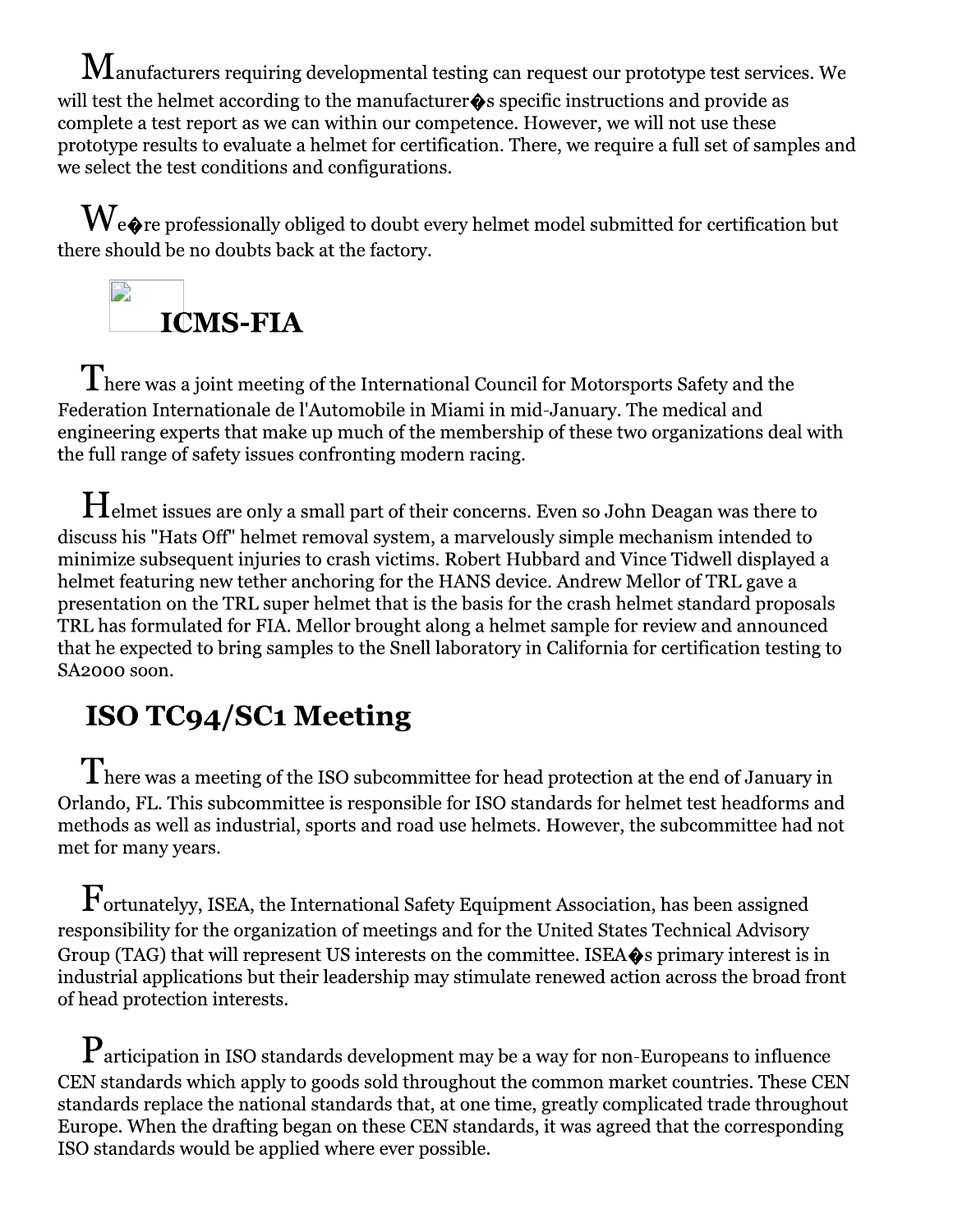$\rm \bf T$  he meeting was well attended. There were many from the U.S. but the United Kingdom, Sweden, Turkey and Japan were also represented. After some initial discussion on the political makeup of the ISO structures and the implications of same, the attendees divided the general standards writing tasks into a short list of efforts and voted to establish corresponding working groups to deal with them.

 $\rm T$ his ISO process may lead to uniform test methods and equipment and, eventually, to international standards for helmets. However, from the outset it will provide a forum for the discussion of testing issues such as injury mechanisms, helmet performance, test devices, headform weights, test criteria, and so on. International standards may not be a reality for many years but the process may begin to enrich and inform standards development here and elsewhere very quickly.

# Children $\hat{\mathbf{\bullet}}$ s Motorsports Headgear

 ${\bf D}$ uring the recent manufacturers meeting, Doctor Fenner described the current Snell quandary over standards for children $\hat{\bullet}$ s motorsports helmets. Although many children have hat sizes in the adult range, they may not have the muscle strength to support adult helmets, particularly Snell certified adult motorcycle, karting and auto racing helmets. The concern is not that an overly heavy helmet will increase the risk of injury in a crash but that the child wearing one will not be able to maintain adequate control of his vehicle to avoid crashes. Lighter headgear for children seem a reasonable solution but lighter helmets must certainly be less protective.

 $\rm T$  he principal questions are: what is a reasonable upper bound for the weight of a child  $\rm \bullet$ s helmet? What is the upper limit on protective capability this weight limit implies? At what point in the paring away of weight and protective capability should the Foundation cease recommending headgear and advise against children  $\hat{\bullet}$ s motorsports, at least until the child grows stronger. Right now, no one seems to have any answers.

# **DOT Revision**



 $\rm T$  he revision to the Federal Motor Vehicle Safety Standard 218 appears to be stalled. An announcement had seemed imminent since late 1998 but no one now seems willing or able to make any projections.

 $\rm \bf \hat I$  he DOT Motorcycle Helmet Standard is a mandatory minimum for headgear sold for motorcycle use throughout the United States. It is specified in most U.S. jurisdictions where motorcycle helmet use is required.

Recently, Canada also requires that motorcyclists wear either DOT or Snell certified motorcycle helmets.

 $\mathbf{I}$  t has been twenty-eight years since FMVSS 218 was first put into effect, plenty of time to discover its shortcomings and consider improvements. The directors and staff here at the Foundation are ready with suggestions and, it  $\diamond$  a certainty, so are a lot of others.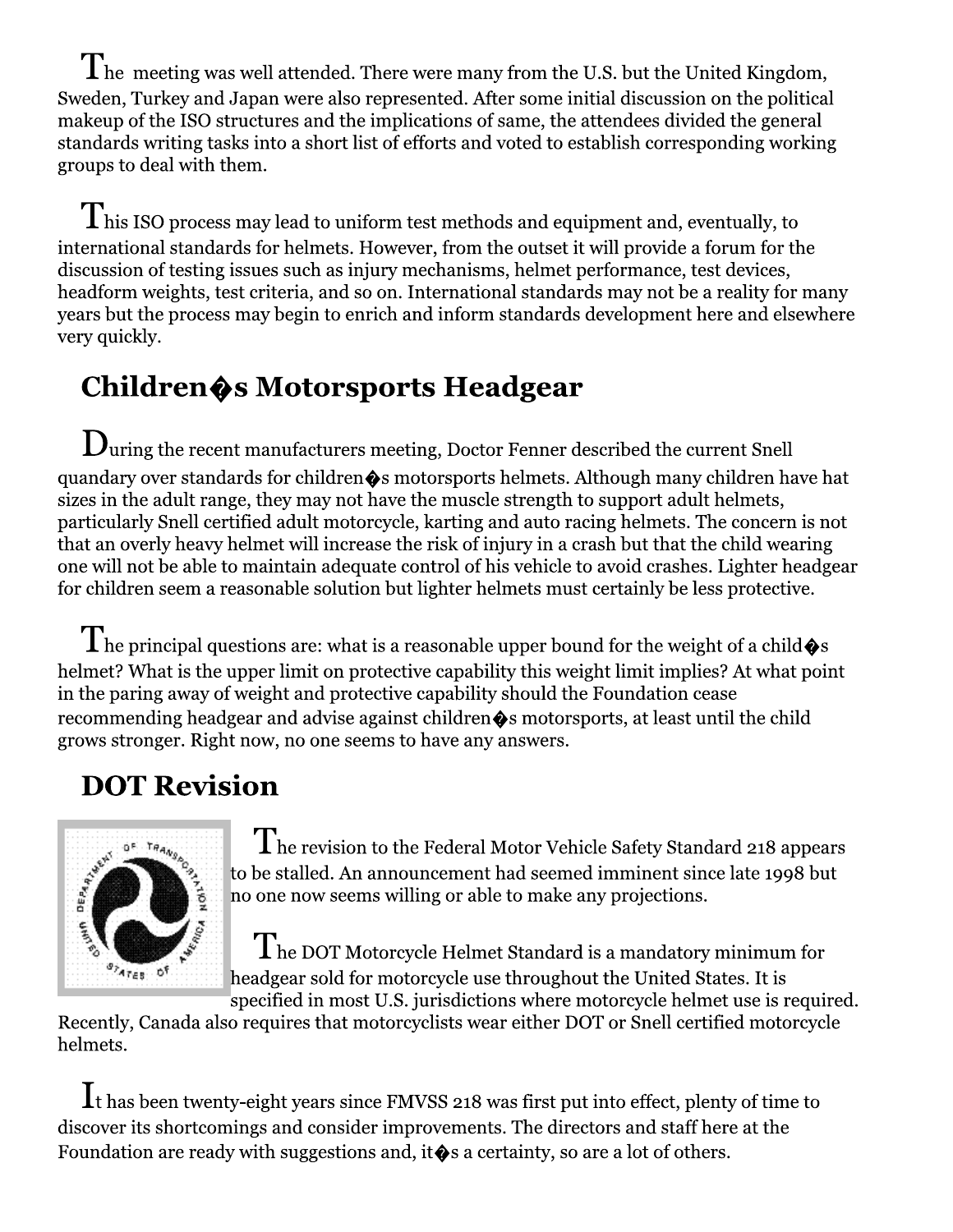${\rm\bf A}$ long with riders and traffic authorities throughout North America, and manufacturers and technical and medical experts throughout the world, we await the first draft of the new, improved FMVSS 218. It will be the opening gun in what should be a lively series of rounds of public comment and re-drafts. Lets hope that every aspect of the standard and its administration will be up for discussion and that it will be soon.



 $\rm T$ he National Association of State Motorcycle Safety Administrators (SMSA) will be meeting in Boise, Idaho, August 15-17, 2002. The membership of this organization is engaged in organizing and conducting classes in ridership training in most of these United States. The summer meeting is attended by the officers of this group but also by the rank and file instructors, many of whom bike in from great distances. Contact information for the SMSA is:

#### **SMSA** 7881 S. Wellington St. Centennial, CO 80122-3193 Tel: (303) 797-2318 FAX: (303) 703-3569 e-mail smsabusinessmgr@hotmail.com web: www.smsa.org

 $\mathbf{1}_{\mathbf{t}}$  been estimated that for novice riders, a ridership training course is the equivalent of six months  $\spadesuit$  butt in the saddle motorcycle experience. Since the first six months in a rider  $\spadesuit$  s career are the most dangerous, there are waiting lists for these courses. Not only are people willing to work through the classes and field exercises, many are putting off purchases of bikes and equipment until they  $\Diamond$  ve learned what gear to buy.

 $\prod$  here are few, if any, wealthy ridership training instructors. Most have regular jobs and teach in their spare time for little more reward than their love of the sport. To assist in this worthwhile effort, some enlightened businesses have made donations directly to SMSA, provided motorcycle accessories for door prizes at the summer meetings and set up steep discount programs for the instructors. Other, harder nosed businessmen provide door prizes and set up discount programs in order to get their gear onto the instructors and out in front of classrooms full of novices. Impressionable novices, I might add, with lots of disposable income and desperate for advice on how to spend it.

## **Helmet Designations**

 $\rm T$ he Foundation posts lists of current Snell certified headgear as a public service. These lists are organized by Snell standard, brand name, model name and consumer size. The brand and model names and the size designation are all up to the discretion of the manufacturer. Since tastes in names and in cosmetic decoration vary, many helmets appear in several different places on our lists. Unfortunately, these lists are often incomplete. The people picking the model names may not be talking to the quality assurance people who are our main sources of information.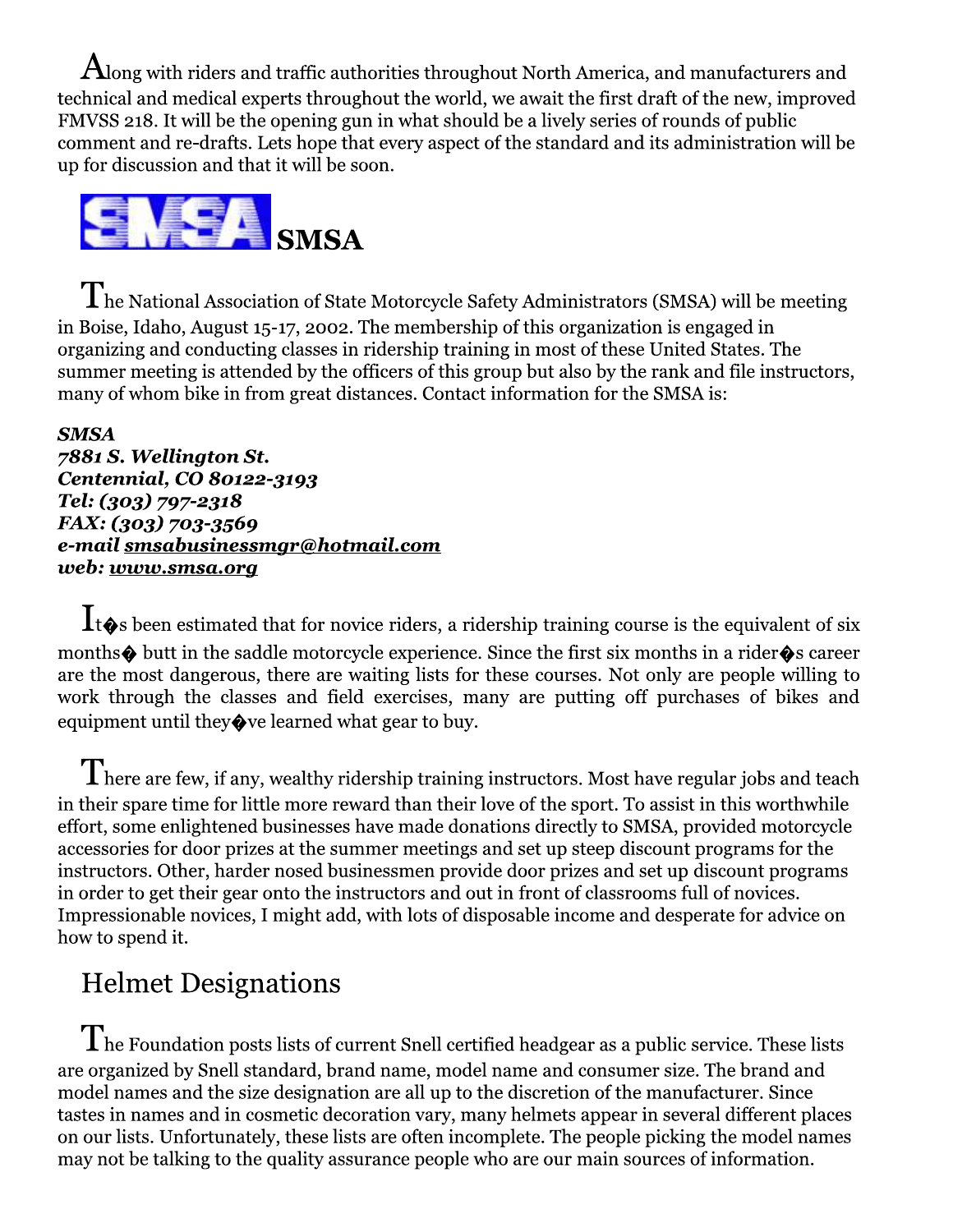$\prod$ hen we do our follow on testing, we look for any helmet with a Snell sticker. Just because a helmet is not on our lists does not mean it falls off the radar altogether. If anything, those helmets are scrutinized more closely and tested more frequently than others. Instead, helmets not on our lists are just a little less visible to consumers. Helmet buvers often consult our lists before they go shopping and may not even consider other model names. Others check our lists after they buy. Some check with us to be sure they haven  $\bullet$  been cheated and, I $\bullet$ m certain, many more go back to the dealer demanding to know why Snell hasn  $\Diamond$  the eard of this headgear.

 $\bf S$ o manufacturers, give your customers a break. Keep us up to date with your model names. When you send samples in for certification testing, include all the names and size designations you intend to use to sell them. If your plans change later, let us know. The information we need is simply this:

Sold as: **Brand (or Manufacturer) Model** Size(s) **Certified as: Manufacturer Model Size** 

**Snell Test #** 

 $\rm\bf W$ e $\bullet$ ll update our lists accordingly and confirm with you in writing. By the same token, if vou discontinue a model, let us know that as well. We will remove the model from our lists after a suitable delay to allow existing product to be sold.

# **Who to Contact at Snell**

Snell Memorial Foundation, Inc. 3628 Madison Avenue, Suite 11 North Highlands, CA 95660 Phone: 1-888-SNELL99 (1-888-763-5599) or 916-331-5073

Fax: 916-331-0359

| ∥E-mail              |                     |                                                              |
|----------------------|---------------------|--------------------------------------------------------------|
|                      | General Information | $\left\  \text{info}\textcircled{a} \text{smf.org} \right\ $ |
| ∥Internet & Web Site | Steve Johnson       | sdi@smf.org                                                  |
| Laboratory & Testing | Gib Brown           | <u>gib@smf.org</u>                                           |
|                      | Randy McCarty       | <u>randy@smf.org</u>                                         |
|                      |                     |                                                              |